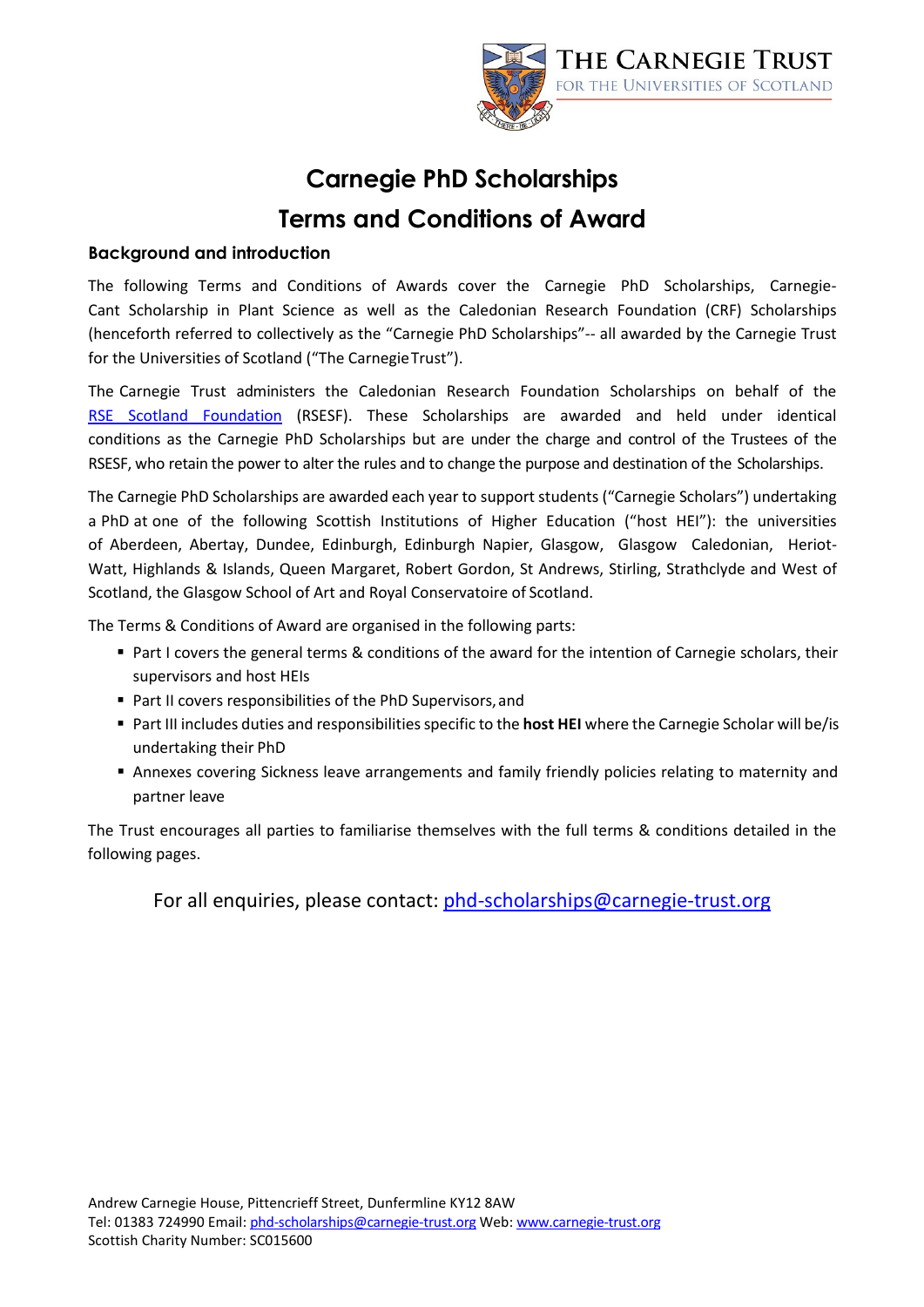### **Part I: General terms & conditions of award**

#### **A. About the Carnegie PhD Scholarships**

- 1. Carnegie PhD Scholarships are personal awards and are therefore not transferable to an alternate student at the same Host HEI for any reason. Should a Scholar decline the offer of a Carnegie Scholarship, or withdraw after accepting the award, the Trust will offer the Scholarship to a candidate on its reservelist.
- 2. Carnegie PhD Scholarships are not tenable simultaneously with any other tuition fee or stipend award intended for the same purpose, to the exception of incidental discretionary or hardship funds or charitable grants awarded to a Carnegie Scholar for their personal or family expenses.

#### **B. Tenure, start date and period ofaward**

- 3. Scholarships are normally tenable for up to 36 months full-time or up to 72 months for part-time students, subject to satisfactory progress. If requested at the time of application and approved by the Trust in the award letter, a Scholarship may be held for up to 42months (full-time).
- 4. The official start date for all Carnegie PhD Scholarships is **1st October in the year of award**, which corresponds to the payment date for the first instalment of the stipend. A delayed start may be requested in writing at the time of award, if a suitable case is made. The Trust reserves the right to cancel a Carnegie Scholarship if the Scholar fails to commence their studies within 12 months of the official startdate.
- 5. Carnegie PhD Scholarships can be held for part-time or full-time study. Part-time study is possible with a minimum of 50% of full-time.
- 6. Carnegie Scholars may hold, and indeed are encouraged to apply for, research grants from their host HEI or any other funding body to support their research activities or fieldwork.
- 7. Visiting fellowships to undertake a period of study or research at another organisation, whether in the UK or overseas, may be held in conjunction with a Carnegie PhD Scholarship. Depending on the circumstances and financial value of the fellowship, payment of the stipend, tuition fees and/or research allowance may be temporarily suspended, in which case the end date of the Carnegie PhD Scholarships may be extended.

#### **C. Value of the Carnegie PhD Scholarships**

- 8. Carnegie PhD Scholarships are training awards and do not cover remuneration for duties which would reasonably be considered to constitute employment.
- 9. Carnegie PhD Scholarships have three components:
	- **Stipend:** the value for academic year 2021-22 is £17,400. This amount may be adjusted each year to account for inflation. The stipend is intended to cover the Scholar's personal expenses incurred in relation to undertaking their PhDstudies.
	- **Tuition fee payment** up to the standard UK Research and Innovation (UKRI) tuition fee rate, taking into account any alumni discount for which the Carnegie Scholar may be eligible. Any difference between the UKRI fee-payment level and what an institution charges, including international fees, **should not** be met by the Carnegie Scholar. Host HEIs are expected to waive any shortfall.
	- **Research allowance** of up to £3,000 for the full tenure of the PhD Scholarships. The allowance can be used for:
		- o Travel, subsistence and accommodation expenses incurred as part of the Scholar's research, including field trips, data collection, library or archival visits, attendance of conferences, seminars or workshops.
		- $\circ$  Attendance at a summer school, or any other relevant training or personal development activities (expenses may include registration fees, travel, accommodation and subsistence).
		- $\circ$  Use of specialised services (e.g. translator or interpreter, scribe, technical assistance)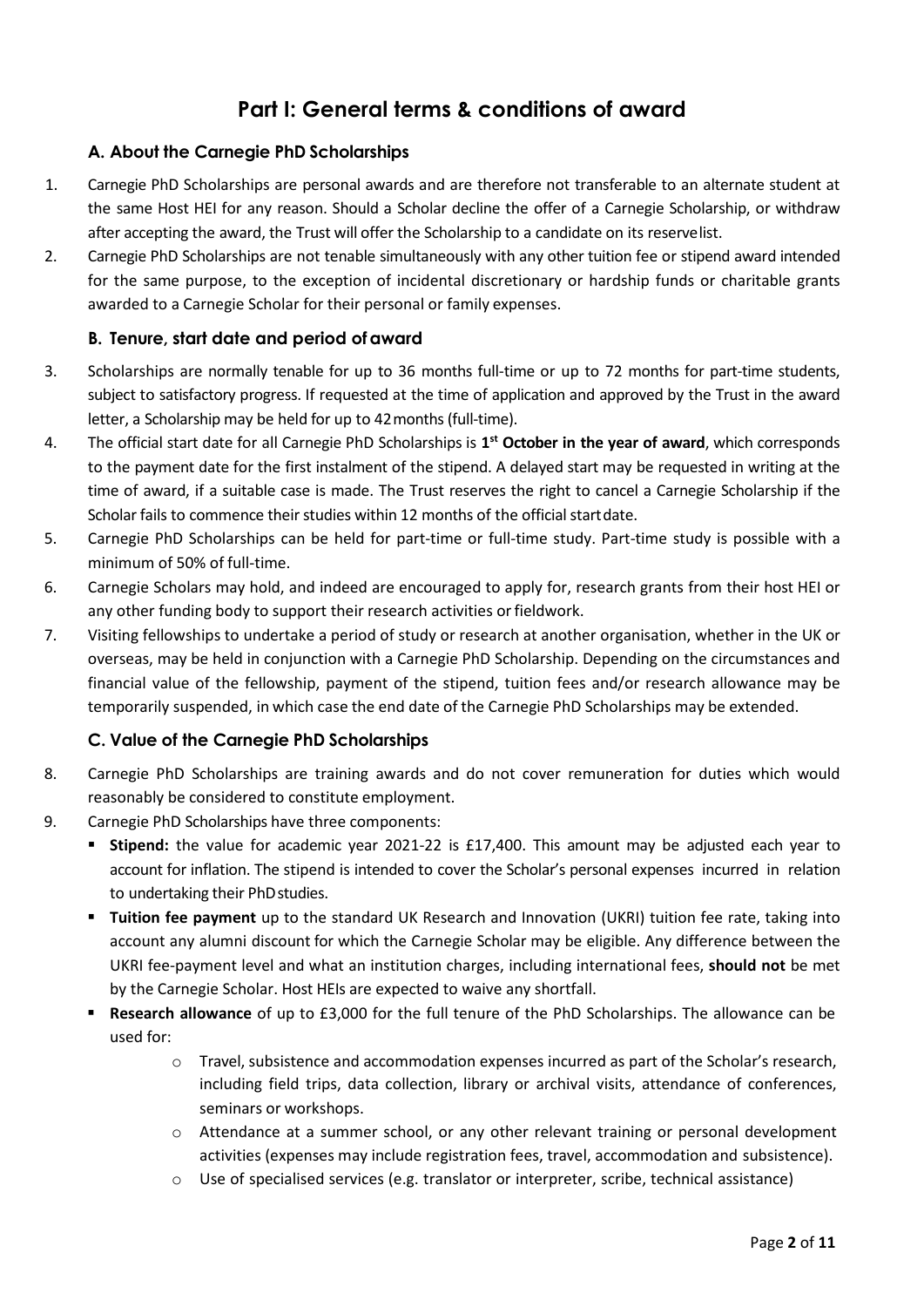necessary to the Scholar's research.

 $\circ$  Small items of equipment and any consumables necessary to operate this equipment (for example, a laptop and flashdrives, printer and ink cartridges etc.).

**Note:** costs of consumables such as re-agents, lab supplies etc. must be covered by the Scholar's department at their host HEI. The Research Allowance is not intended to cover the cost of staff employed by the host HEI who provide the Scholar with research, technical or administrative assistance.

**10.** A Carnegie PhD Scholarship is a training award and is not regarded as income for income tax purposes. Additional income from other sources, including teaching, may be liable for tax. It is the responsibility of Carnegie Scholars to ensure they are aware of their tax liabilities and of any impact the stipend payments may have on benefits such as Universal Credit. **The Trust is unable to provide advice on tax, national insurance, pensions or benefitsissues.**

#### **D. Payment of the Scholarship stipend, tuition fees and researchallowance**

- 11. **The stipend** is paid directly to the Scholar's bank account. It is paid monthly, in advance, starting on 1<sup>st</sup> October. Award-holders will be notified of the payment dates at the start of each academic year.
- 12. **Tuition fees** are paid directly to the Scholar's host HEI on receipt of an invoice. It is the responsibility of host HEIs to ensure the Trust is invoiced for tuitionfees.
- 13. **Research allowance** payments are made directly to the Carnegie Scholar, who must complete, in advance, a claim form detailing the costs to be incurred. The request must be endorsed by the Scholar's Supervisor(s) before the form is returned to the Trust. The Supervisor(s) and the Scholar should explain how the expenses relate to the Scholar's research. Costs should not be incurred without prior approval from the Trust.

#### **E. Teaching and demonstrating**

14. The Trust recognises that gaining teaching or demonstrating experience will help the PhD Scholar to develop essential skills for their post-doctoral career. Where compatible with their doctoral studies, and approved by the Supervisor(s), Carnegie Scholars may undertake teaching or demonstrating work as long as it does not interfere with the progress of the doctorate. The amount of teaching time should be kept to a reasonable level, for example no more than six hours in any week.

#### **F. Progress Reports**

- 15. Scholars and Supervisors are required to complete an annual progress report, by a stated deadline in July, using the link to the form on the Trust's website.
- 16. Payment of the Scholar's stipend may be withheld until these reports are received.
- 17. The Reports are reviewed by the Trust's staff who will assess the Scholar's progress. In instances where issues relating to a Scholar's progress are raised the Trust may seek comment and advice from an expert (an "Adviser") in the relevant field. The Trust may contact the Scholar and Supervisor(s) to discuss any issues raised by the Adviser.
- 18. In cases where progress is deemed unsatisfactory, Advisers may be asked to make formal recommendations to the Trust as to any remedial action, which could be undertaken to address the concernsraised.
- 19. On completing their studies, Scholars should notify the Trust that their PhD thesis has been submitted for examination and of the outcome of their oral examination.

#### **G. Changes in circumstances**

- 20. Scholars are required to notify the Trust of any circumstances, lasting longer than 3 weeks, that may have a negative impact on the progress of their research. In addition, Scholars must bring such a matter to the attention of both their Supervisor(s) and the relevant (Graduate) School/Department at their host HEI.
- 21. Scholars, Supervisors and the host HEIs should ensure that the Trust is informed, as promptly as practicable,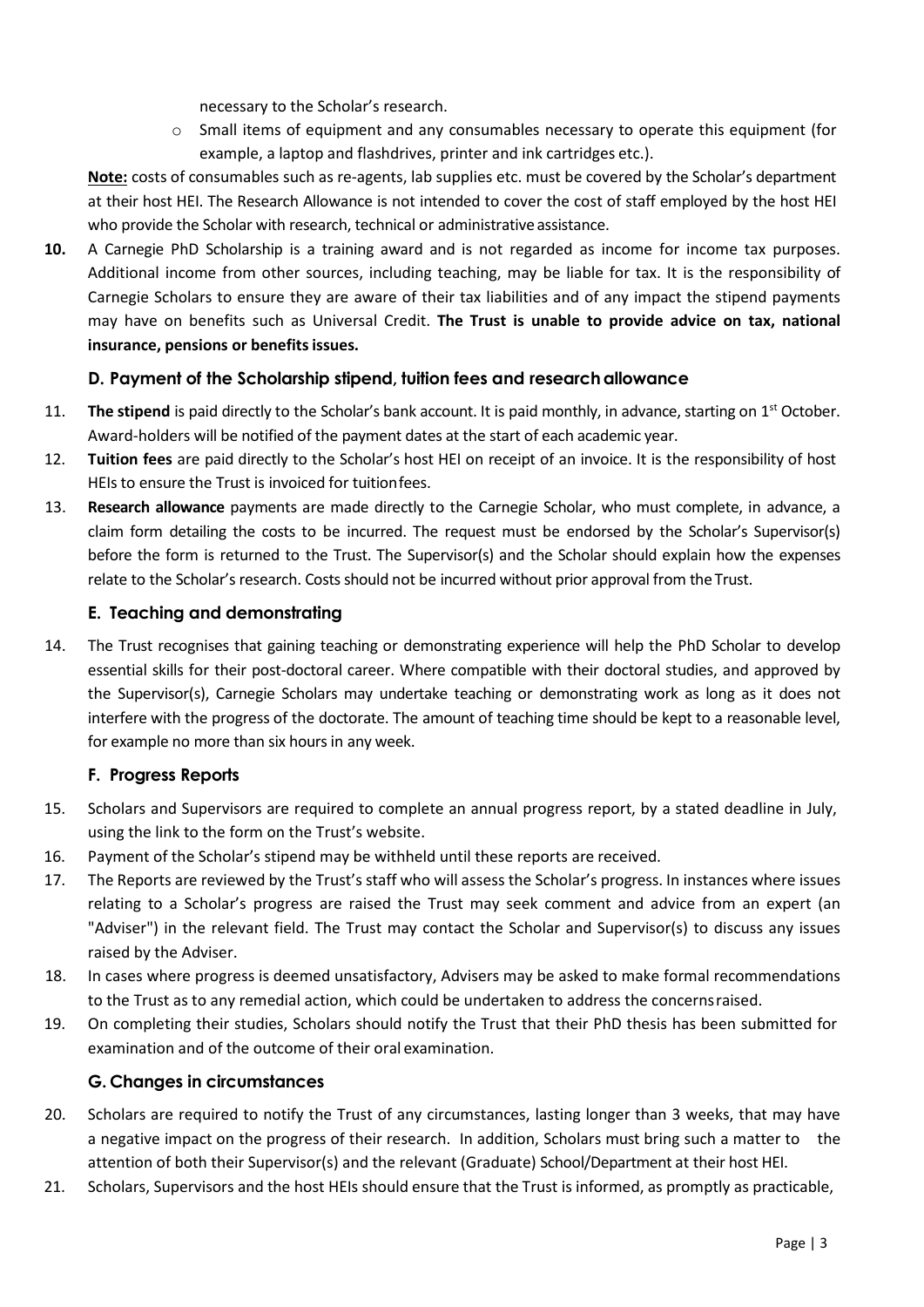of any suspension of studies.

22. Should the Scholar wish to transfer to a different HEI within Scotland, the Trust should be notified in writing at least 3 months before the proposed date of transfer with a summary of the circumstances. If approved, this HEI will become the new host institution. Agreement to transfer to a university outside Scotland would require exceptional circumstances to have arisen.

#### **H. Sick Leave, Maternity & Parental Leave**

23. The Trust operates a policy that provides allowances to Scholars for periods of Sick Leave as well as for Parental Leave. Details of these schemes can be found in the Annex to thisdocument.

#### **I. Suspension of studies**

- 24. Sympathetic consideration will be given to requests made by Carnegie Scholars, and supported by their Supervisors, for abeyance due to personal or family reasons not covered by the separate Sick leave or Parental leave policies. In these situations, suspension of an award is limited to a maximum of 12 months unless exceptional circumstances prevail.
- 25. Where a suspension has been granted, the Studentship end date and expected submission date will be extended by the equivalent number of months as the period of abeyance. Payment of stipend, fees and other allowances will be discontinued during the suspensionperiod.
- 26. Any request for temporary suspension must be done in writing as soon as practically feasible and approved by the Scholar's Supervisor(s) and host HEI.

#### **J. Switch to part-time study**

- 27. In certain circumstances, a Scholar may request continuing their studies on a part-time basis. Requests for parttime study should be approved by the Scholar's Supervisor(s) and Host HEI and submitted in writing to the Trust. If approved, the remaining award value will be distributed on a pro-ratabasis.
- 28. Requests for less than 50% of full-time will not beconsidered.

#### **K. Cancellation or termination of anaward**

- 29. Scholars wishing to withdraw from their course should initially contact the Trust to discuss the matter informally.
- 30. The Trust will only consider termination of a PhD Scholarship as a last resort. When a Scholar is experiencing difficulties, every effort must be made by the Supervisor(s) and Host HEI to work with the Scholar to enable the successful completion of their studies. The Trust may also wish to discuss the issues with the Scholar and the Supervisor(s) before agreeing to the termination of the award.
- 31. If the Scholar then decides to resign from their Scholarship tenure, the Trust should be notified in writing at least one month in advance.
- 32. If a Scholar completes his or her studies and submits a doctoral thesis before the end of the Scholarship tenure, the Trust may terminate the funding, giving 1 month notice.
- 33. If a Scholar submits his or her thesis before the end of the award, continuation of funding can be considered if the Carnegie Scholar has an agreed programme of work for the remainder of the grant period related to the publication of the research.
- 34. If a Scholar takes up paid full-time employment before the conclusion of their award, the award will terminate on the date of that appointment unless a prior arrangement has been made with the Trust to transfer to a parttime award.
- 35. The Scholar and Supervisor(s) are responsible for notifying the Trust of the thesis submission date and/or any new employment status.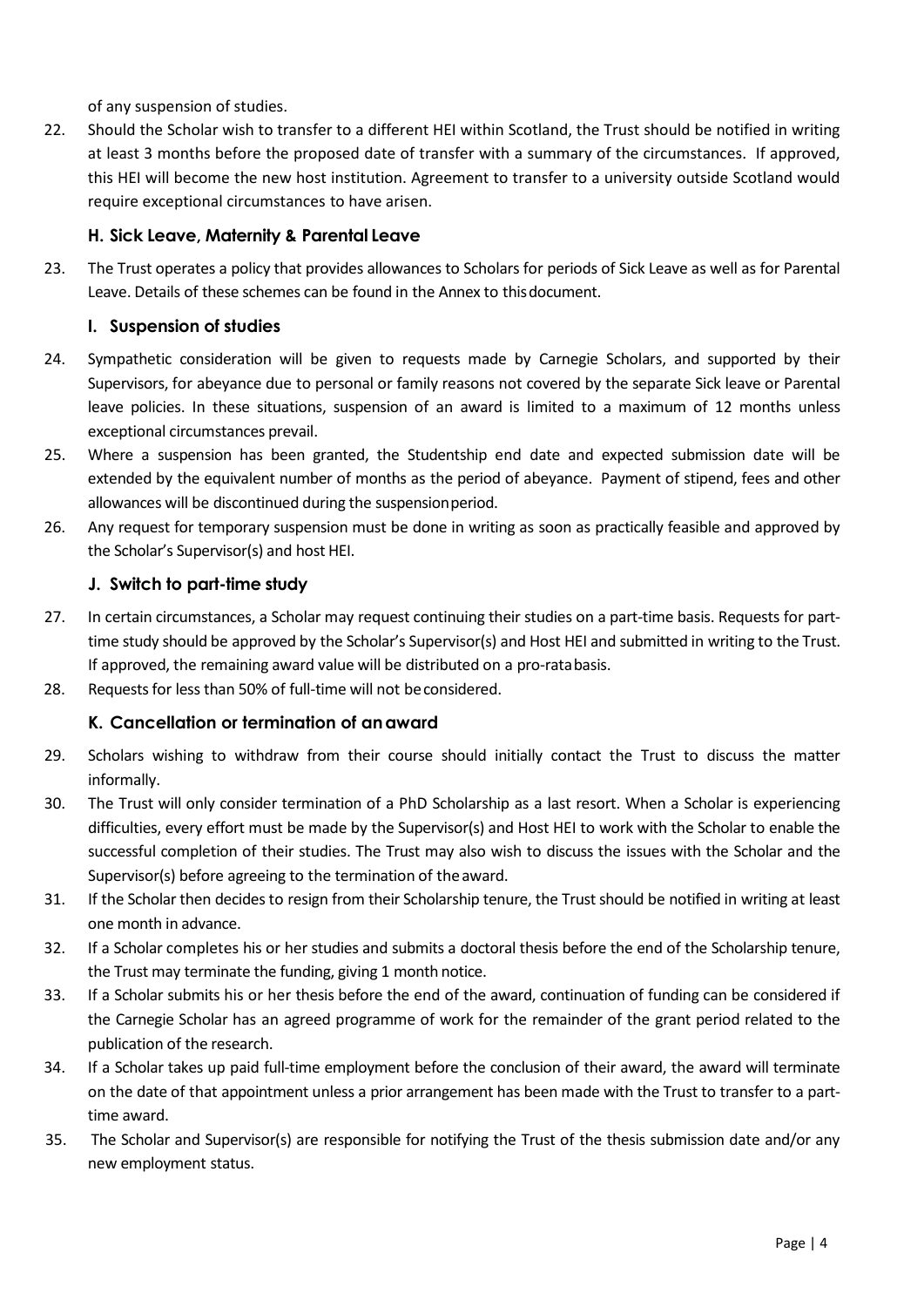#### **L. Work Placements**

- 36. Carnegie Scholars may undertake a work placement or internship where this is either directly related to the Carnegie Scholar's training, or provides valuable transferable skills and, provided this is well justified and approved in advance by their Supervisor(s) and Host HEI.
- 37. The placement may be an integral part of the award, in which case a suspension of the Carnegie Scholar's funded period is not required. In other instances, there may be a case for the award to be extended. However, if a placement is not directly part of the doctorate programme or the Carnegie Scholar is receiving a payment for the placement, then the Scholarship will be suspended for the duration of the placement/internship.

### **Part II: Obligations and Responsibilities of PhD Supervisors**

#### **M.Provision of facilities, health and safety**

- 38. PhD Supervisors must liaise with their HEIs to ensure that:
	- Adequate facilities and resources are made available for the Carnegie Scholar to carry out their research; this includes providing access to a workspace, workstation, as well as supplying all necessary equipment and consumables at no charge to the Carnegie Scholar;
	- **Research supported by a Carnegie PhD Scholarship complies with all relevant legislation and Government** regulation, including that introduced while work is in progress;
	- The Carnegie Scholar carries out their research in a safe working environment, both on and off-site, that meets the requirements of Health and Safety legislation, and any other legislation concerning the health, welfare and rights of a Carnegie Scholar, including all relevant data protection legislation;
	- " The Carnegie Scholar has access to Research Training Programmes for doctoral students providing training in generic and transferable skills.

#### **N. Changes to supervisory arrangements and enrolment status**

- 39. PhD Supervisors must notify their HEI and the Carnegie Trust immediately of any changes to the Carnegie Scholar's circumstances. In particular:
	- **•** Revised supervisory arrangements (e.g. change of PhD supervisor, ongoing absence of PhD supervisor etc.);
	- Changes to enrolment status and mode of study, including temporary suspensions for health or personal reasons or changes from full-time to part-time study and vice versa;
	- Any other factors, which might affect the successful completion of the Carnegie Scholar's doctoral studies.

#### **O. Research Ethics, Misconduct and Conflicts of Interest**

- 40. The PhD Supervisor must liaise with their HEI to make sure that the Host HEI can meet its responsibilities in:
	- ensuring that ethical issues relating to the postgraduate research activity funded by the Carnegie Trust are identified and brought to the attention of the relevant approval or regulatory body. Before any work requiring such approval begins, approval must have been granted by the relevant body.
	- ensuring all necessary permissions are obtained before the research begins, that there is clarity in roles and responsibility between Carnegie Scholars, Supervisors and any other Third Parties, as well as investigating and reporting unacceptable research conduct.
	- Ensuring that potential conflicts of interest in research are declared and subsequently managed, and that the measures taken to manage conflicts are recorded.
	- Complying with the provisions of the Animals (Scientific Procedures) Act 1986, and any amendments, where applicable and ensuring that all necessary licenses are in place before any work requiring approval takes place.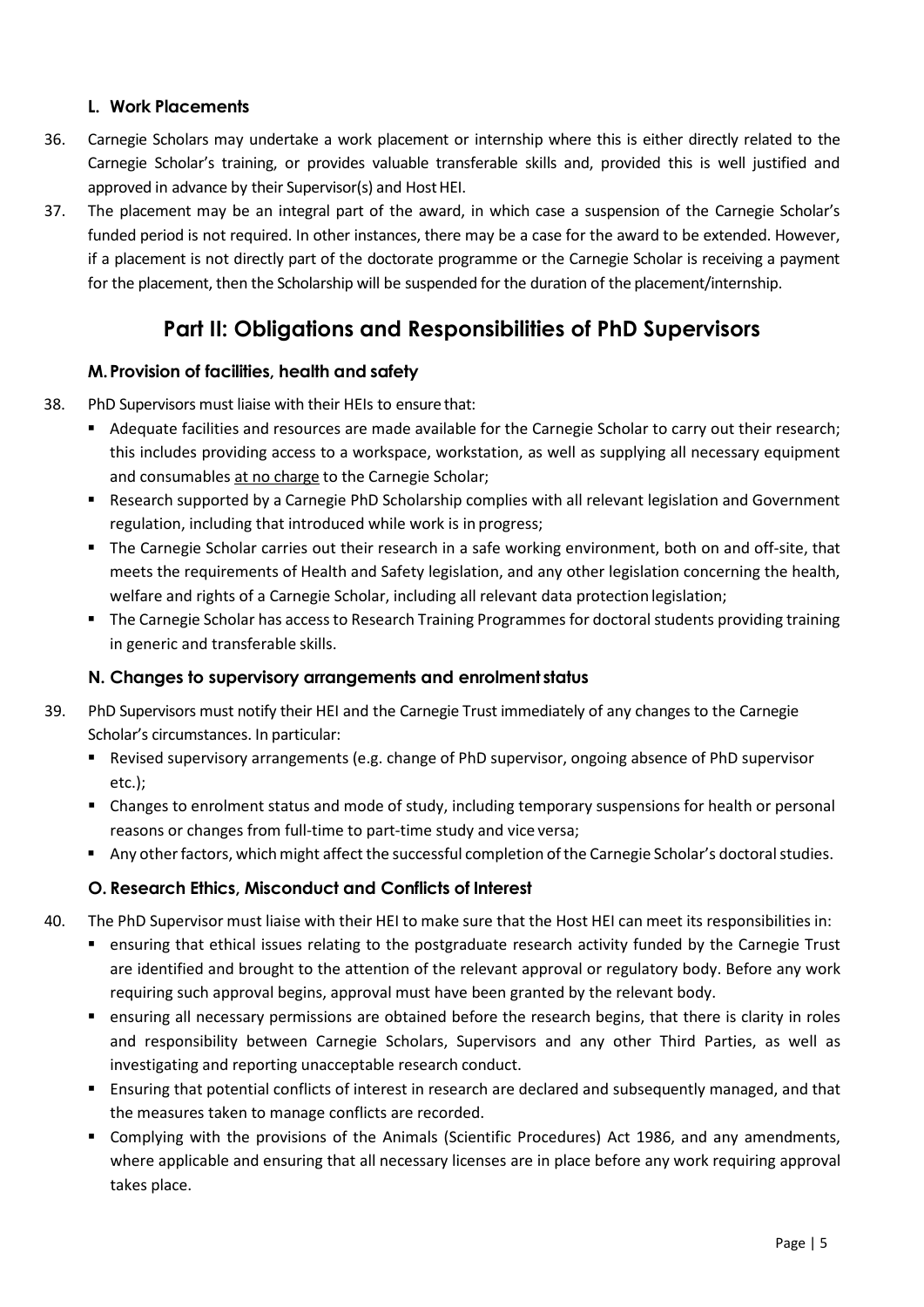41. The Supervisor(s) must work with their HEI to report to the Trust any investigations and their outcomes into research misconduct associated with the Carnegie PhD Scholarship in advance of any inquiry whether informal or formal, and upon request, provide information on the Host HEI's management of research integrity and ethics.

### **Part III: Duties and responsibilities of the Host HEI**

#### **P. Provision of facilities, health andsafety**

- 42. Host HEIs must ensure that:
	- Adequate facilities and resources are made available for the Carnegie Scholar to carry out their research; this includes providing access to a workspace, workstation, as well as all supplying necessary equipment and consumables at no charge to the Scholar;
	- Research supported by a Carnegie PhD Scholarship complies with all relevant legislation and Government regulation, including that introduced while work is in progress;
	- The Carnegie Scholar carries out their research in a safe working environment, both on and off-site, that meets the requirements of health and safety legislation, and any other legislation concerning the health, welfare and rights of a Carnegie Scholar, including all relevant data protection legislation;
	- **The Carnegie Scholar has access to Research Training Programmes for doctoral students providing training** in generic and transferable skills.

#### **Q. Tuition Fees**

- 43. The Carnegie PhD Scholarships include a tuition fee component payable directly to the Carnegie Scholar's Host HEI on receipt of an invoice in each year of the Scholar's tenure, for a maximum of 3 years for full-time study and 6 years for part-time study.
- 44. It is the responsibility of the Host HEI to ensure that the Carnegie Trust receives an invoice for the Carnegie Scholar's tuition fees in each year of the Scholarship.
- 45. The Carnegie Trust will cover tuition fees only up to the standard UKRI tuition fee rate, taking into account any alumni discount for which the Carnegie Scholar may be eligible. Any difference between the UKRI feepayment level and what an institution charges, including international fees, **should not** be met by the Carnegie Scholar. Host HEIs are expected to waive any shortfall.
- 46. In the case of 42 months Scholarships, Host HEIs will be asked to confirm that tuition fees will be waived for the final 6 months of the Carnegie PhD Scholarship when formally accepting the Scholarshipoffer.
- 47. Bench fees or any other expenses relating to the Scholar's doctoral studies are not covered by this award. Host HEIs are expected to waive these fees and under no circumstances should these be passed on to the Carnegie Scholar.

#### **R. Changes to supervisory arrangements, enrolment status or mode/place of study**

- 48. Host HEIs must notify the Trust immediately of any changes to the Carnegie Scholar's circumstances. In particular:
	- **Revised supervisory arrangements (e.g. change of PhD supervisor, ongoing absence of PhD supervisor** etc.);
	- Changes to enrolment status and mode of study, including temporary suspensions for health or personal reasons or changes from full-time to part-time study and vice versa;
	- Any other factors, which might affect the successful completion of the Carnegie Scholar's doctoral studies.
- 49. Should the Scholar wish to transfer to a different HEI within Scotland, the Trust should be notified in writing at least 3 months before the date of transfer with a summary of the circumstances. If approved, this HEI will become the new host institution. Agreement to transfer to a university outside Scotland would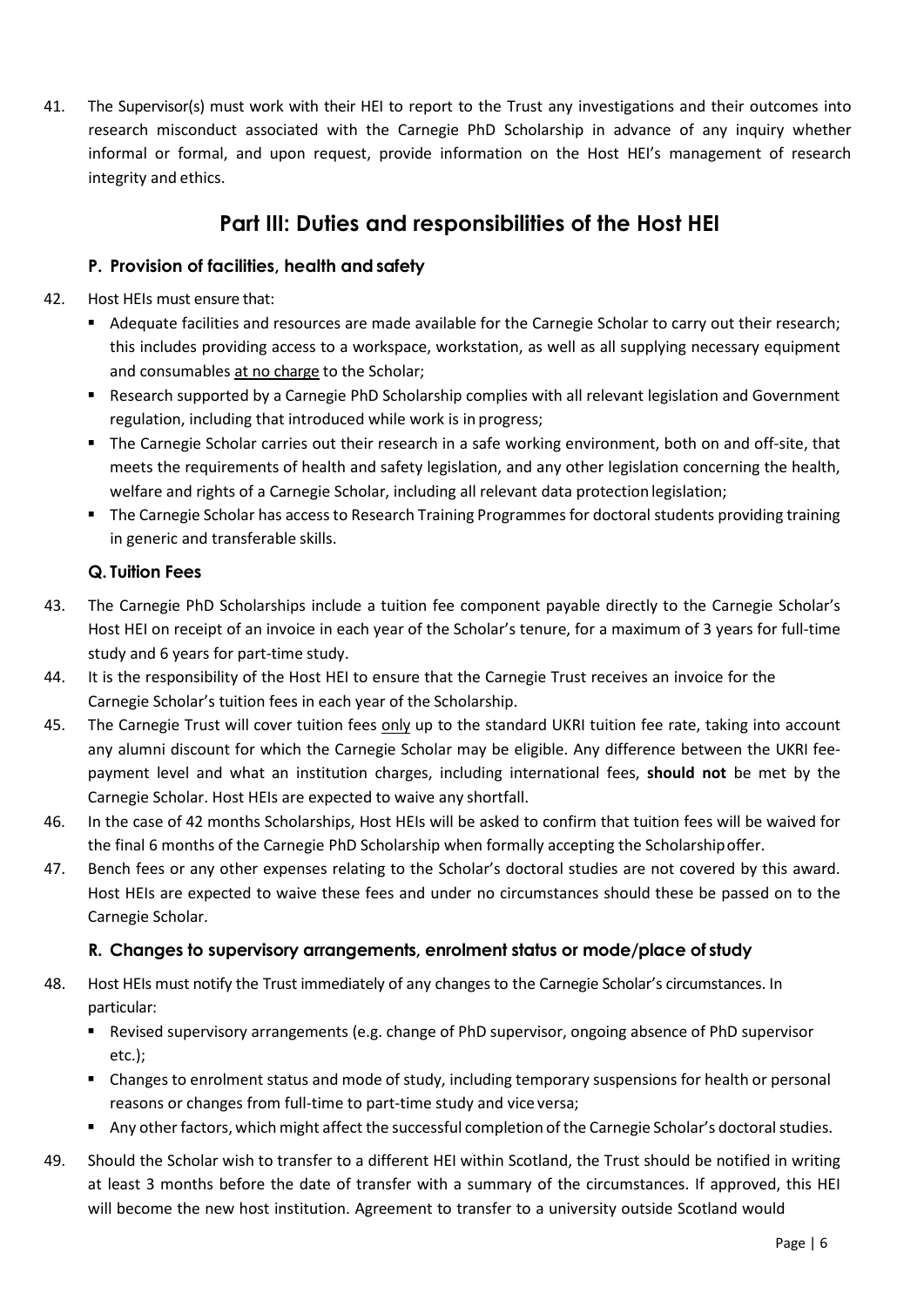require exceptional circumstances to have arisen.

#### **S. Research Ethics, Misconduct and Conflicts of Interest**

- 50. The Host HEI is responsible for:
	- ensuring that ethical issues relating to the postgraduate research activity funded by the Carnegie Trust are identified and brought to the attention of the relevant approval or regulatory body. Before any such work requiring approval begins, approval must have been granted by the relevant body.
	- ensuring all necessary permissions are obtained before the research begins, that there is clarity in roles and responsibility between Carnegie Scholars, Supervisors and any other Third Parties, as well as investigating and reporting unacceptable research conduct.
	- Ensuring that potential conflicts of interest in research are declared and subsequently managed, and that the measures taken to manage conflicts are recorded.
	- Complying with the provisions of the Animals (Scientific Procedures) Act 1986, and any amendments, where applicable and ensuring that all necessary licenses are in place before any work requiring approval takes place.
- 51. The Host HEI must report to the Trust any investigations and their outcomes into research misconduct associated with the Carnegie PhD Scholarship in advance of any inquiry whether informal or formal, and upon request, provide information on the Host HEI's management of research integrity andethics.

#### **T. Sharing of Information relating to the Carnegie PhDScholarships**

- 52. Host HEIs must ensure that Carnegie Scholars, Supervisors and project partners, if applicable, are made aware of what information, including personal data, is provided by the Host HEI to the Carnegie Trust for the Universities of Scotland, and how that information about the Scholarship will be used by both the Trust and the Host HEI, including, but not limited to:
	- **sharing with the Carnegie Trust any information that the Trust requests regarding the progress of the** student's studies, the submission of the thesis (where appropriate), and the completion of studies;
	- providing equality and diversity data relating to the selection of nominees for the Carnegie PhD Scholarships to help assess how effective policies and procedures are in eliminating unlawful discrimination and promoting equal opportunities. The Trust may use this information for statistical purposes, on an anonymous basis only, and it will be treated in confidence and in line with all relevant data protection legislation.

*November 2021*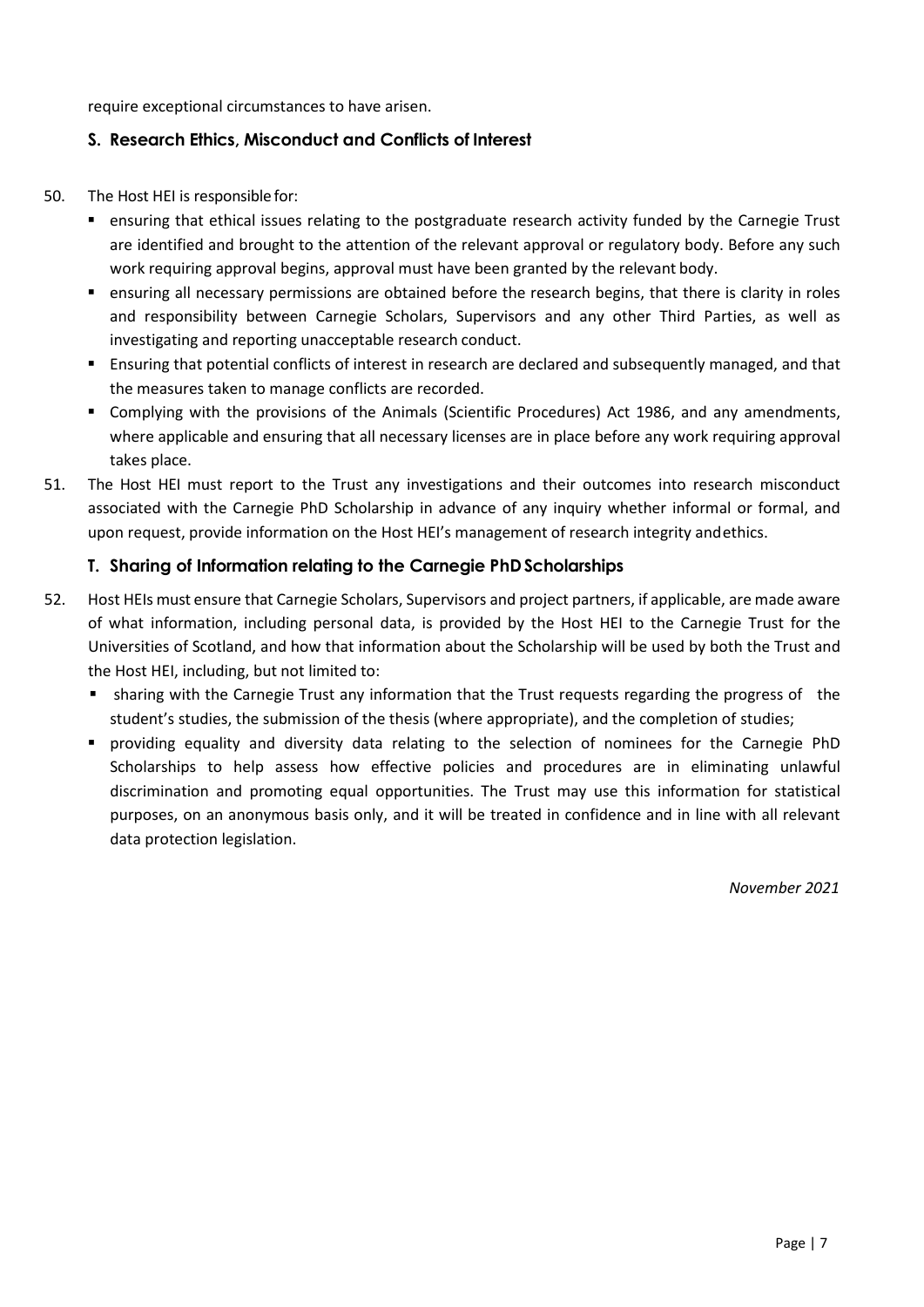## Annex I: Sickness allowance

- 1. In cases of absences covered by medical certificates, eligible Carnegie Scholars will continue to receive their normal monthly stipend payment as follows:
	- Full stipend for up to 6 months (pro-rata for part-time Scholars)
	- 50% normal month stipend for an additional 3 months (pro-rata for part-time Scholars)
	- **After 9 months, payments are suspended.**
- 2. To be eligible to receive their stipend during medically certified sick leave, Scholarsmust:
	- Be in tenure of a Carnegie PhD Scholarship on the first day of the medically certified illness;
	- **Temporarily suspend their studies with their Host HEI;**
	- Notify the Carnegie Trust of the start date for the suspension of studies and indicate a prospective return date. The Scholar will be given a Sickness Allowance Form to complete and return to the Trust as soon as reasonably possible. The latter must be signed off by their Supervisor(s) and a suitable representative at their Host HEI who will confirm the start and length of the agreed suspension of studies.
- 3. A Carnegie Scholar may request several periods of medically certified absence during their tenure up to a maximum of 12 months when aggregated over the length of the Scholarship.
- 4. The end date of the Carnegie PhD Scholarship will be extended by an equivalent number of months as the medically certified absence, up to a maximum of 12months.
- 5. The Trust reserves the right to terminate a Carnegie Scholarship if a Scholar does not return to their studies after a 12 month suspension.
- 6. Retrospective requests for the sick leave allowance will not be considered. The Trust will not continue payments of the stipend, research allowance and tuition fees during absences that are not covered by a medical certificate for which the Scholar has taken a leave ofabsence from their HEI.
- 7. The payment of tuition fees and research allowance will be suspended during the period ofsick leave.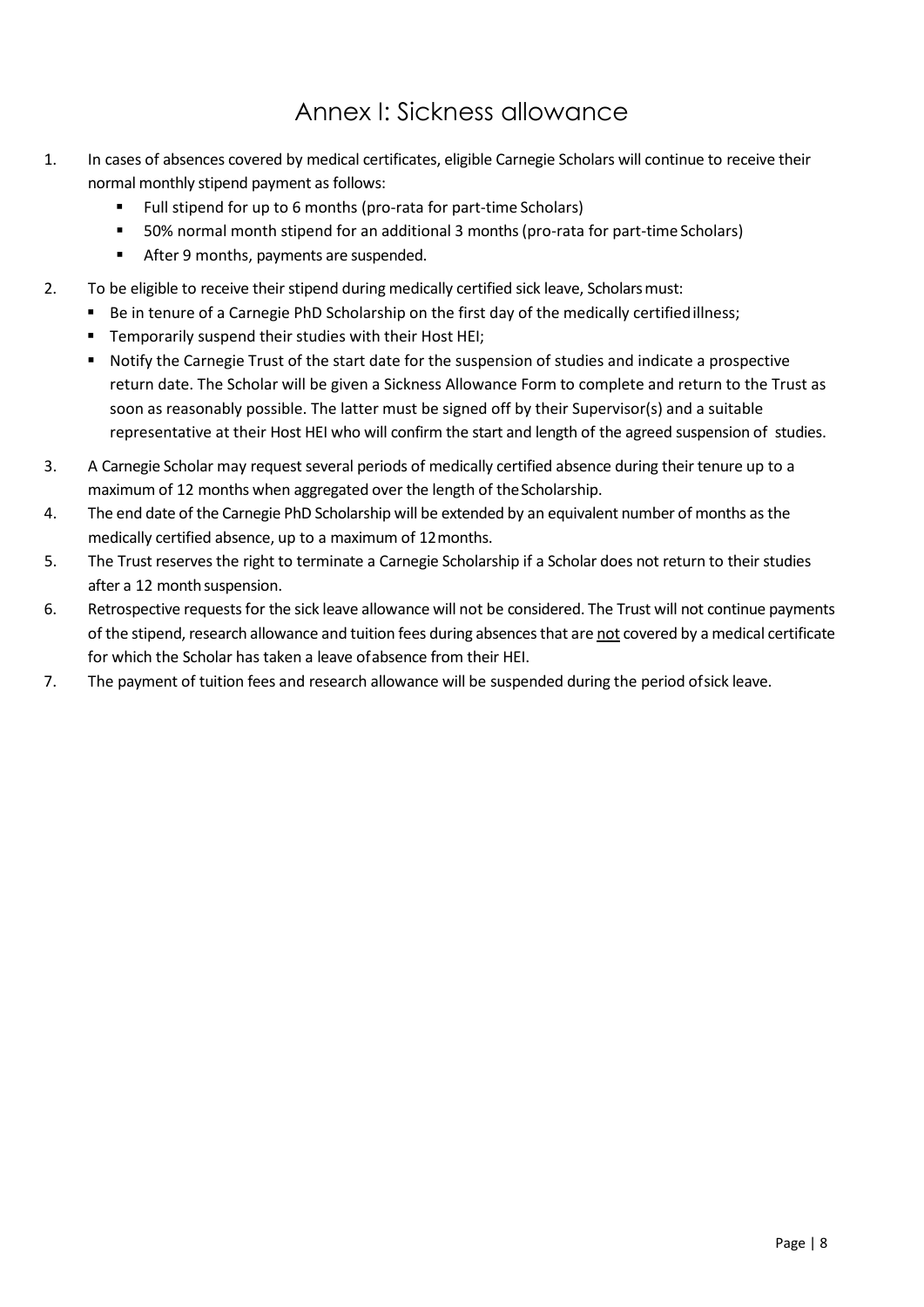## Annex II: Maternity and Partner Leave

This policy guide sets out The Carnegie Trust for the Universities of Scotland's ("the Carnegie Trust") policy on Parental and Partner Leave for its Carnegie PhD Scholars. Carnegie PhD Scholarships are training awards and do not cover remuneration for duties, which could reasonably be considered to constitute employment, nor does the Trust provide payments covered by relevant statutory Government legislation. The Trust does recognise that parenthood brings additional responsibilities and is keen to support Carnegie Scholars in balancing their personal commitments with the pressure of completing aPhD.

The Carnegie Trust aims to ensure that as far as possible Carnegie Scholars are able to combine their PhD studies and family responsibilities. The Trust values its Scholars returning to studies after Parental Leave, Partner or Shared Parental Leave and every effort will be made to support Carnegie Scholars in the completion of their PhD.

### A.Maternity Leave

#### **1. Scope and Eligibility**

- 1. Carnegie Scholars may take a leave of absence of up to 12 months for Maternity Leave. The arrangements apply to any PhD Scholar in receipt of a Carnegie PhD Scholarship who is pregnant and whose due date falls within the tenure of their Scholarship.
- 2. The Leave entitlement applies both to full-time and part-time students, regardless of the length of the Carnegie PhD Scholarship.
- 3. There is no limit to the number of periods of Maternity Leave that can be taken during a Carnegie PhD Scholarship.
- 4. Scholars should provide a written confirmation from their Host HEI that they are suspending their studies for the duration of the Maternity Leave.
- 5. Payment of tuition fees to the Host HEI and payment of the research allowance will be suspended during maternity leave.
- 6. The end date of the PhD Scholarship will be extended to reflect the number of months taken for maternity Leave.

#### **2. Continued stipend payments**

- 7. Scholars who meet the following requirements are eligible for continued payment of their stipend while on a leave of absence for Maternity Leave:
	- **have been a Carnegie Scholar for at least 3 continuous months before the expected due date;**
	- are still a Carnegie PhD Scholar and enrolled at their Host HEI by the expected due date as well as throughout the period of maternity leave;
	- **•** have suspended their studies due to Maternity Leave; and
	- **have given the Trust at least 6 weeks notice of their intention to suspend their scholarship to take** maternity leave.
- 8. The stipend payments will continue for a maximum of 9 months as follows:
	- First 6 months: full monthly stipend (pro-rata if studying part-time)
	- Following 3 months: 50% of the monthly stipend (pro-rata if studying part-time)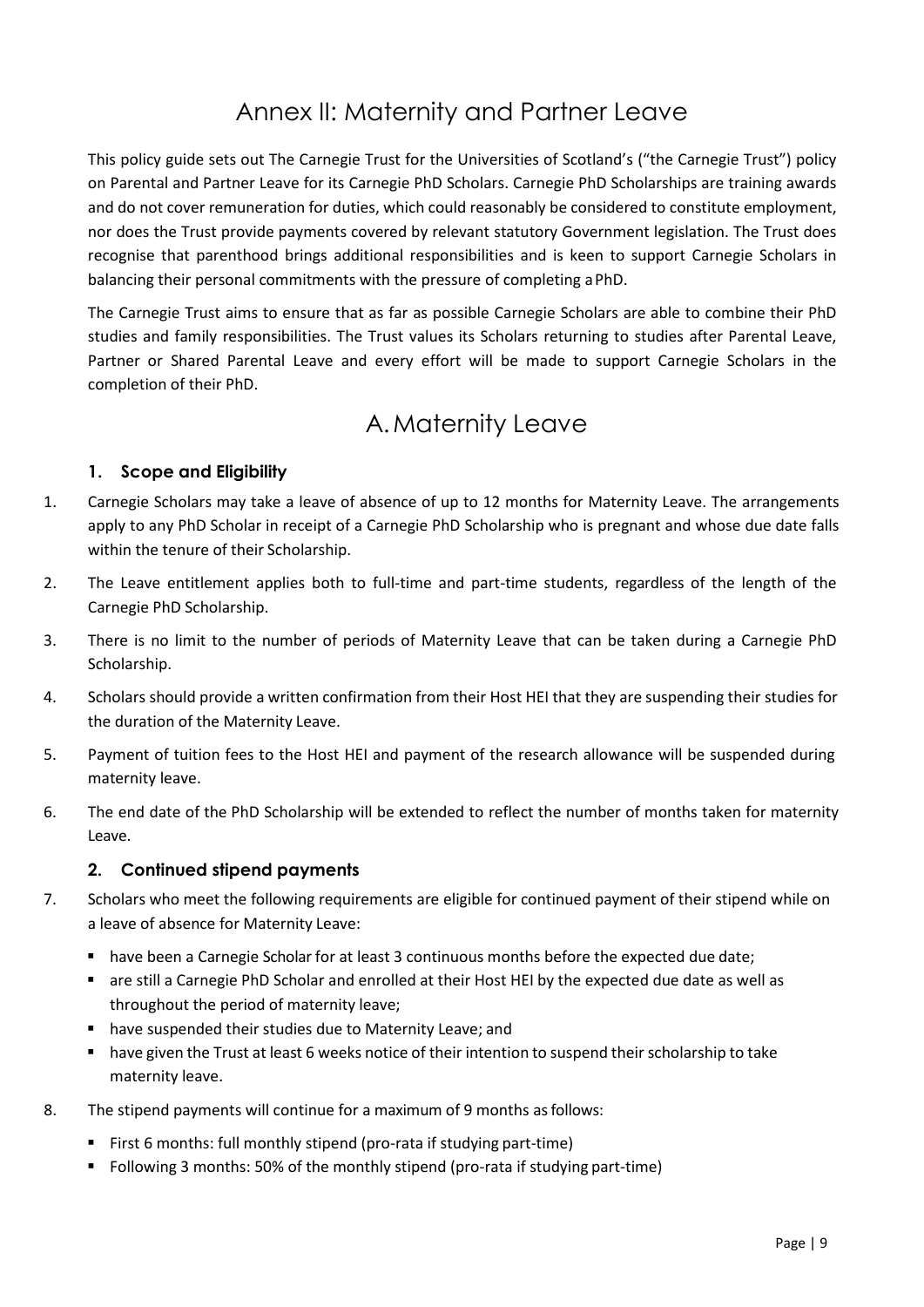The final 3 months of a 12 month maternity leave would be unpaid.

#### **3. Return to studies**

- 9. If a Carnegie Scholar decides not to return to their studies, written notice of resignation must be given as soon as possible and in accordance with the required notice under the Terms & Conditions of the Carnegie PhD Scholarships.
- 10. If a Carnegie Scholar does not return to their studies at the end of Maternity Leave, their PhD Scholarship will be terminated immediately unless there are extenuatingcircumstances.
- 11. The Carnegie Trust reserves the right to recoup the Maternity Allowance paid to a PhD Scholar if the latter decides not to return, or fails to return, to their studies at the end of Maternity Leave.

### B. Partner Leave

#### **1. Scope and eligibility**

- 1. These arrangements apply to any Carnegie PhD Scholar who satisfies the following conditions:
	- **has been a Carnegie Scholar continuously by the 15th week before the Expected Due Date**
	- are continuing to be a Carnegie PhD Scholar up to the date of the birth and during the period of Partner Leave;
	- will be responsible for the child's upbringing;
	- will be the biological father of the child, or the mother's husband or partner, or the child's adopter, or the husband or partner of the adopter;
	- will be the intended parent (if having a baby through a surrogacy or adoption arrangement).
- 2. You must contact the Trust in writing with evidence that you meet the above eligibility conditions and have notified your supervisor and your Host HEI that you intend to take Partner Leave.

#### **2. Length of Partner Leave**

- **3.** Partner Leave is subject to a maximum of 1 month, taken as a single block.
- **4.** Leave cannot begin before the birth and must end within 2 months of the birth.

#### **3. Notifying the Trust**

**5.** Scholars must inform the Carnegie Trust in writing of their intention to take Partner Leave before the Expected Due Date unless this is not reasonably practicable. The notification should include the start and end date of the Partner Leave and should be approved by the Scholar's Supervisor.

#### **4. Continued stipend payment**

- **6.** Scholars taking Partner leave will continue to receive their monthly stipend at the normal rate for the duration of their Partner Leave, up to a maximum of onemonth.
- **7.** No suspension of studies is required during Partner Leave and the Scholarship end date will be amended to take into account the period of Partner Leave. In practice, under this arrangement Carnegie Scholars gain one additional month of stipend payments at the end of their Scholarship, if they are still in post. No additional funding is available for tuition fees.